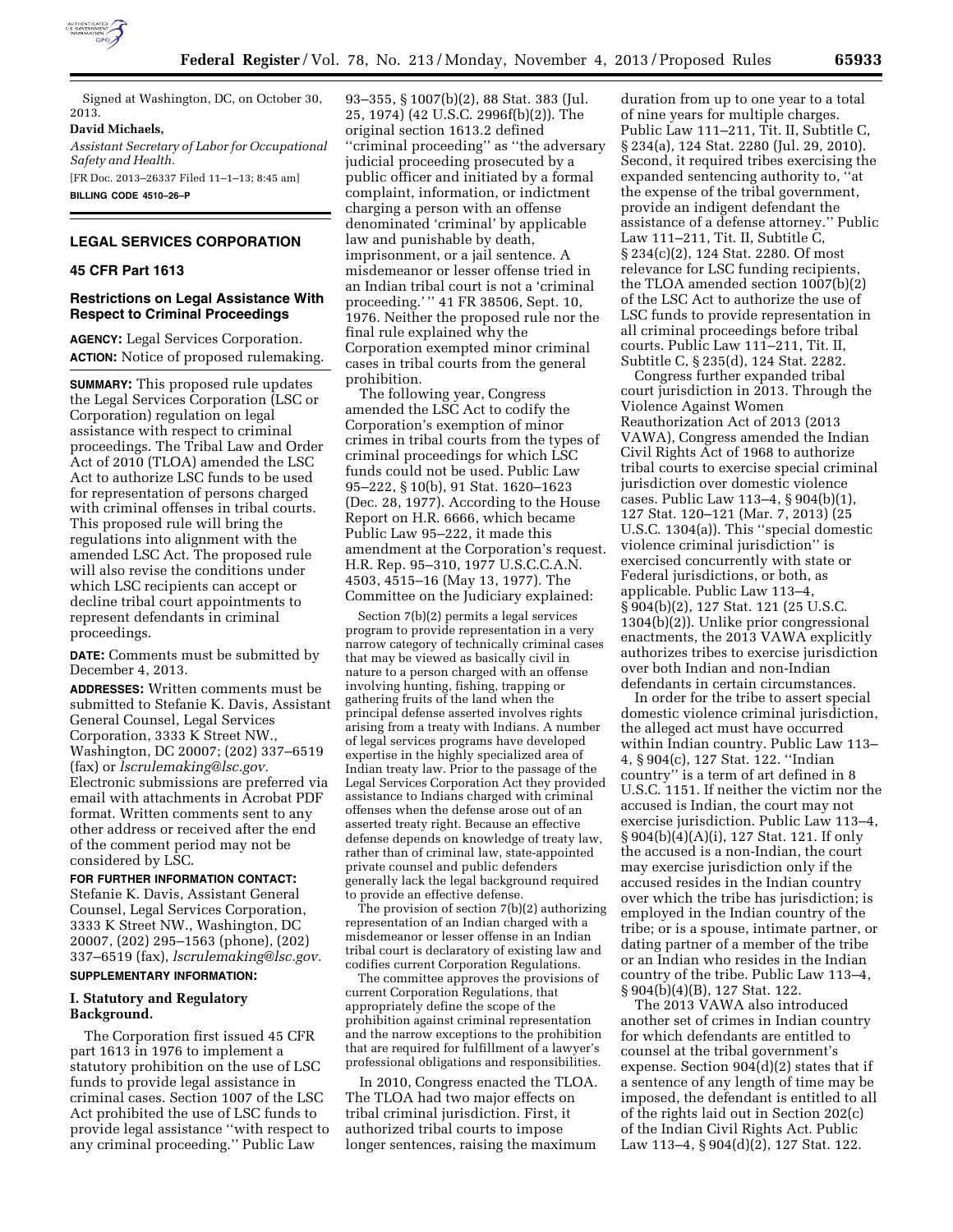The TLOA previously amended section 202(c) to require tribes exercising expanded criminal sentencing authority to provide counsel only to defendants facing total terms of imprisonment that would exceed one year. Public Law 111–211, § 234(a), 124 Stat. 2280.

In summary, the TLOA and the 2013 VAWA amended the Indian Civil Rights Act to expand both the sentencing authority and the jurisdiction of tribal criminal courts. The TLOA also amended the LSC Act to allow the use of LSC funds for representation of criminal defendants in tribal courts facing sentences of more than a year. LSC grant recipients now have the option of using their LSC funds to provide criminal representation. Additionally, because tribes must provide defendants with counsel at tribal government expense in certain circumstances, LSC recipients may be faced with increasing numbers of appointments to represent criminal defendants.

### **II. LSC Consideration of the Statutory Changes**

On January 25, 2013, the Operations and Regulations Committee (the Committee) of the LSC Board of Directors (the Board) voted to recommend that the Board authorize rulemaking to conform Part 1613 to the amendments to the LSC Act and to address recipients' concerns regarding criminal appointments. On January 26, 2013, the Board authorized the initiation of rulemaking.

In response to the statutory changes described above, LSC sought input from experts in tribal law, including tribal court officials and practitioners, and the public to determine whether the Corporation needed to amend its regulations. LSC published a Request for Information (RFI) regarding the restrictions on legal assistance with respect to criminal proceedings in tribal courts. 78 FR 27341, May 10, 2013. Additionally, during its July 22, 2013 meeting of the Board of Directors, the Committee heard from a panel of five experts in tribal law representing a variety of perspectives.

During the July 22, 2013 panel presentation, the panelists' commentary focused on two main issues: the limited availability of resources to provide representation in criminal cases, and the political and cultural difficulties of representing defendants charged with domestic violence, particularly non-Indian defendants. One commentator noted that at the current time, LSC's Native American grants are too small to meet the existing needs of tribal communities. The clients tend to live far

from the grantees' offices and from each other, requiring attorneys to travel long distances and incur expenses for gas and lodging. The costs associated with this travel and the limited funding available to cover them make it difficult to attend frequent court hearings. For this reason, the commentator did not anticipate LSC Native American grant recipients undertaking widespread representation under the TLOA. He recommended that any potential amendments to the regulations allow flexibility for recipients of LSC Native American grants to take on this type of representation if they determine it is a priority, but not to require grantees to do it.

In a similar vein, a member of the Board raised a concern he had heard from recipients: that tribal courts would execute their responsibility to provide representation at tribal expense by simply appointing LSC-funded attorneys. One commentator concurred with the concern and recommended that any amendments to the rule provide the flexibility that the previous panelist preferred, but at the same time protect grantees from having to accept compulsory appointments. A third commentator followed up on a related question by opining that LSC-funded grantees, as the attorneys working in tribal communities and conversant with tribal cultures, are better positioned to undertake expanded criminal representation than attorneys with expertise in criminal law, but with no background in Indian law or tribal communities.

With respect to the policy of representing defendants in domestic violence cases, panelists generally agreed that doing so would raise thorny issues of parity among victims and defendants, as well as Indian and non-Indian defendants. Two panelists noted that their organizations approach domestic violence representation from the victim's perspective and would be reluctant to represent the defendant in a domestic violence case. One panelist also identified the possibility that representation of a defendant would prevent an LSC-funded organization from representing the alleged victim in the case, thereby reducing the amount of assistance available to victims. Similarly, the two panelists also stated opposition to using LSC Native American funds to represent non-Indian defendants in cases involving Indian victims. Their opposition arose out of both the potential use of Native American grant funding to represent non-Indian defendants, thereby reducing the amount of funding available to assist Indian victims, and to

the need to ensure that if non-Indian defendants had access to counsel, Indian victims would have access to counsel as well.

The RFI, published on May 10, 2013, asked commenters to answer questions about the impact of the TLOA and VAWA on criminal laws in tribal jurisdictions and on tribal appointments of defense counsel. 78 FR 27341, May 10, 2013. The comment period closed on August 23, 2013. LSC received comments from three tribes, one tribal prosecutor, and one organization representing attorneys practicing in front of tribal courts. Of the four responding tribal entities, one does not exercise criminal jurisdiction, one indicated that it was not aware of any changes that the tribe would be making to its authority to hear and hand down sentences in criminal cases, one was in the process of reviewing its criminal laws to determine whether they needed amending to be consistent with the TLOA and VAWA, and one had received a grant to begin drafting a criminal code that would comply with TLOA and VAWA. Both of the tribes that are working on their criminal codes welcomed the ability of grantees to use LSC funds to represent defendants in all criminal matters, including domestic violence cases. One tribe invited LSC's involvement as it develops its domestic violence case policies and identified direct contracts between itself and LSC grantees as a way to ensure that it can fulfill its responsibility under TLOA to provide counsel to defendants in criminal cases. Another stated its opinion that representation of indigent defendants is hindered by a lack of funding, and that LSC funds could help provide proper representation for indigent defendants facing criminal charges in its tribal court.

The representative organization's comments were substantially similar to some of the comments made by panelists at the July 22, 2013 Committee meeting. For example, the organization reiterated that LSC's Native American grant funding is limited and inadequate to meet existing needs, such that requiring grantees to provide counsel in criminal proceedings would exacerbate financial pressures. It stated that the primary mission of LSC Native American grant recipients is to provide high-quality civil legal services in matters that uniquely affect tribes, such as ensuring that the rights of tribes and tribal members guaranteed by the Indian Child Welfare Act are protected. The organization also reiterated two additional concerns stated by panelists at the July 22, 2013 Committee meeting. The first was that a provider's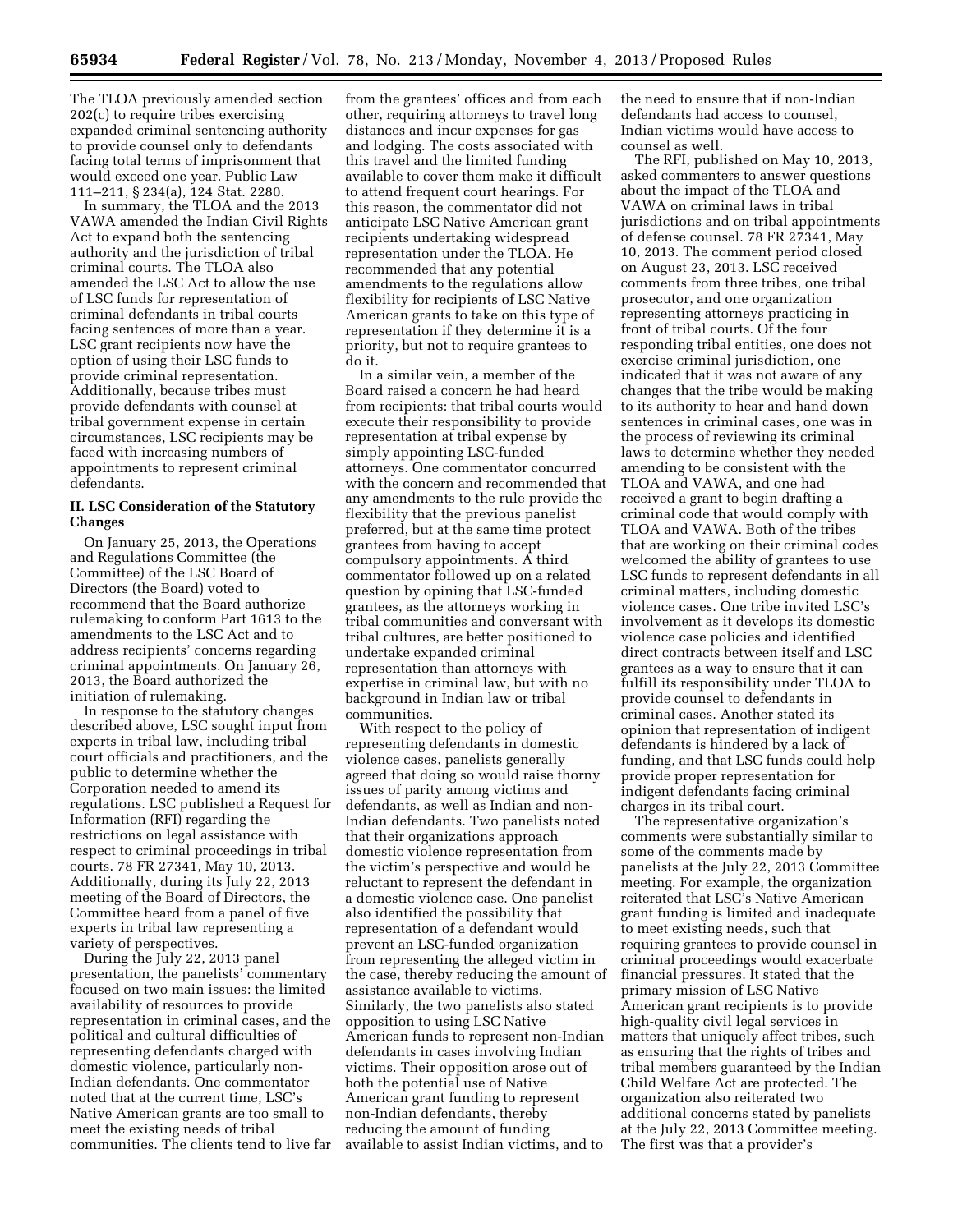representation of a defendant in a domestic violence case would create a conflict of interest that would prevent the provider from providing legal assistance to the victim. The second was that requiring representation of criminal defendants could mean using the limited LSC Native American funding to represent non-Indian defendants in tribal criminal proceedings. Finally, the commenter recommended that LSC amend Part 1613 to be consistent with the TLOA and allow grantees the option of representing defendants in tribal criminal proceedings, but not require such representation.

Pursuant to the LSC Rulemaking Protocol, LSC staff prepared a proposed rule amending Part 1613 with an explanatory rulemaking options paper. On October 22, 2013, the Board approved the proposed rule for publication in the **Federal Register** for notice and comment. A section by section discussion of the proposed rule is provided below.

### **III. Authority**

The authority is revised to update the provision of the LSC Act governing representation in criminal proceedings and reflect the change in authorization made by the Tribal Law and Order Act of 2010.

#### **IV. Proposed Changes**

### *1613.1 Purpose*

The Corporation proposes to revise this section to state that LSC grant recipients may not represent individuals in criminal proceedings unless authorized by Part 1613. Previously, this section only recognized that recipients were authorized to provide assistance in criminal proceedings if the attorney's responsibilities as a member of the bar required him to provide such assistance. The LSC Act has been amended twice to authorize criminal representation in tribal proceedings since the regulation was originally enacted in 1976, and the Corporation now proposes to amend Part 1613 to be consistent with those statutory amendments. For these reasons, the Corporation believes it is necessary to amend this section to recognize that, in addition to an attorney's professional responsibilities, Federal statutes and regulations may also authorize an LSC-funded attorney to undertake criminal representation.

### *1613.2 Definition*

The Corporation proposes to amend the definition of ''criminal proceeding'' to remove the exclusion of misdemeanors or lesser offenses in Indian tribal courts from the definition.

This change is proposed for two reasons. First, removing the exclusion of misdemeanors or lesser offenses within tribal court jurisdiction would bring the rule into alignment with section 1007(b)(2) of the LSC Act, which authorizes LSC funds to be used for representation in criminal proceedings before Indian tribal courts. Second, removing the exclusion makes clear that criminal proceedings in Indian tribal courts are ''criminal proceedings'' subject to the provisions in proposed 1613.5.

### *1613.4 Authorized Representation*

The Corporation proposes to revise section 1613.4(a) to allow recipients to undertake criminal appointments after a determination that such appointment ''will not impair the recipient's primary responsibility to provide civil legal services.'' Under the current rule, recipients must determine that accepting a criminal appointment will be ''consistent with'' its primary responsibility to provide civil legal services. The Corporation believes that changing the standard to impairment of the recipient's primary responsibility to provide civil legal services will allow recipients to consider the impact a criminal appointment will have at a more meaningful level because it contemplates that such appointments may have a measurable impact on a recipient's financial and human resources.

The existing language in section 1613.4(a) has been the subject of litigation in several jurisdictions in which trial courts appointed attorneys at LSC recipients in criminal cases over the Part 1613 objection of the recipients. Courts have overwhelmingly upheld recipients' declinations of criminal appointments under section 1613.4(a). *See, e.g., Rehmann* v. *Maynard,* 376 S.E.2d 169, 172 (W.Va. Dec. 21, 1988); *Central Florida Legal Servs* v. *Perry,* 406 So. 2d 111, 113 (Fla. App. 1981). Courts considering this issue placed considerable weight on the recipients' determinations that an appointment was not consistent with their duty to provide civil legal services. *See, e.g., Rehmann,*  376 S.E.2d at 173 (''We conclude . . . that a circuit judge is prohibited by 42 U.S.C.S. 2996f(b)(2) (1974) and 45 CFR 1613.4 (1978) from appointing an attorney employed by a local legal services program that receives funds from the federal Legal Services Corporation to represent an indigent criminal defendant, where the local legal services program has made a formal policy determination that such criminal representation is inconsistent with its primary responsibility to

provide legal assistance to eligible clients in civil matters.''); *Central Florida Legal Servs,* 406 So. 2d at 113; *Central Florida Legal Servs.* v. *Eastmoore,* 517 F.Supp. 497, 500 (M.D. Fla. 1981) (''[T]he CFLS attorneys may not represent criminal defendants in light of the CFLS determination that it does not have sufficient resources to devote to a criminal proceeding.''). Because the proposed change to section 1613.4(a) does not affect a recipient's discretion to determine whether a particular court appointment will impair its ability to provide quality civil legal services, the Corporation believes that the precedents discussed above should continue to apply.

### *1613.5 Criminal Representation in Indian Tribal Courts*

The Corporation proposes to add a new section 1613.5 to address representation in criminal cases before Indian tribal courts and the circumstances under which recipients may accept a tribal court appointment to represent a criminal defendant. Subsection (a) reiterates the statutory authorization for LSC funds to be used for representation of a person charged with an offense in an Indian tribal court. Subsection (b) is similar to section 1613.4(a) in that it allows recipients to accept court appointments when the recipient determines that the appointment will not impair the recipient's primary responsibility to provide legal assistance to eligible clients in civil matters. The Corporation has incorporated the revised language from section 1613.4(a) into section 1613.5(b) to make clear that, consistent with the discussion of this language and related court precedents in section 1613.4 above, the recipient remains the final arbiter of whether accepting a criminal appointment from a tribal court will impair the recipient's responsibility to provide legal assistance to eligible clients in civil proceedings.

Section 234 of the TLOA requires tribal courts exercising the expanded sentencing authority to provide indigent defendants with the assistance of a licensed attorney ''at the expense of the tribal government.'' In conjunction with the TLOA's amendment to the LSC Act authorizing the use of LSC funds for representation in any criminal proceeding in tribal court, this provision may lead to increased interest on the part of tribal courts to appoint recipient attorneys to serve as defense counsel. Indeed, in response to the RFI, two tribes commented that they welcome the increased ability of LSC recipients to use LSC funds to serve as defense counsel. Because the provision